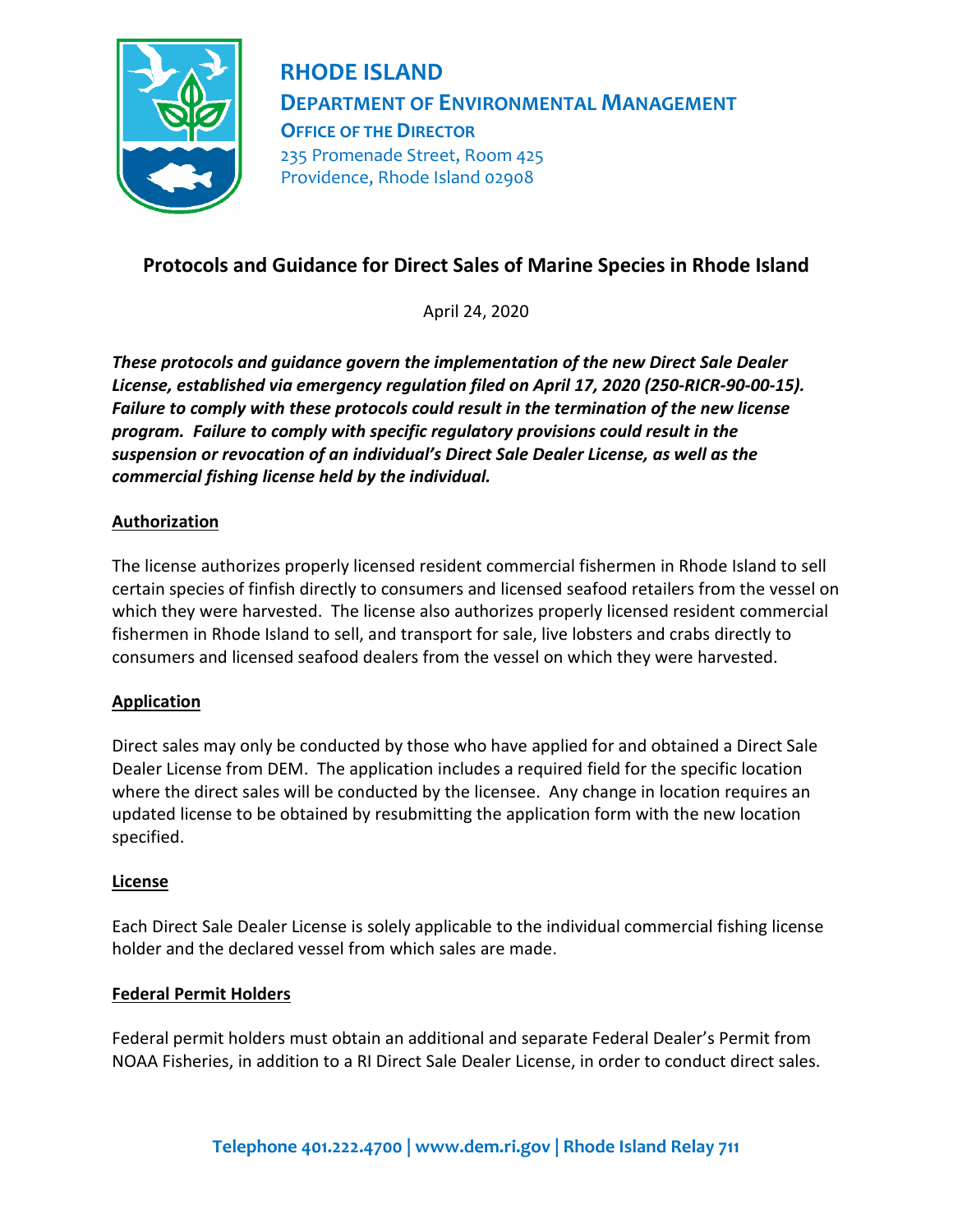#### **Harvesting, Handling, and Storage**

#### *Allowable Species*

- $\triangleright$  Species subject to direct sale must be legally harvested.
- $\triangleright$  Finfish species subject to direct sale may include any legally harvested species except striped bass, and except all histamine-producing finfish, all of which are listed in the regulation. Examples of species that are not eligible for direct sale pursuant to the new license include: bluefish, tuna, bonito, mackerel, mahi mahi, swordfish, wahoo, and herring, as well as striped bass.
- $\triangleright$  Direct sale of all molluscan shellfish is prohibited.

#### *Caught and Sold on Same Day*

 $\triangleright$  Direct sales of finfish shall be applicable only to fish that have been caught (harvested) the same day – that is, caught and sold between midnight and 11:59 pm on the same day.

#### *Handling and Storage*

- $\triangleright$  Direct sales of finfish should primarily apply to whole fish and live fish; however, fish may be bled and also may be headed and/or gutted. If fish are headed, harvesters must first ensure that fish meet minimum-size requirements. Filleting or other processing is prohibited on the vessel and prior to sale.
- $\triangleright$  Knives/utensils and other contact surfaces used to head, gut or bleed fish must be kept clean.
- $\triangleright$  While on board the vessel, fish must be protected from contamination, and kept shaded, cooled and/or on ice.
- $\triangleright$  Tautog must be properly tagged at time of harvest and prior to sale.
- $\triangleright$  Lobsters and crabs must be kept shaded, cooled and alive.

#### **Reporting**

- For all species subject to direct sale, standard harvester reporting is required  $-i.e.,$ federal Vessel Trip Reports (VTRs) or RI catch and effort reports.
- $\triangleright$  Harvester reports must be completed in full and be available for inspection prior to any species being sold pursuant to this Direct Sale Dealer License.
- $\triangleright$  In addition to standard harvester reporting, all sales made pursuant to this Direct Sale Dealer License must be reported to DEM via SAFIS eDR electronic dealer reporting.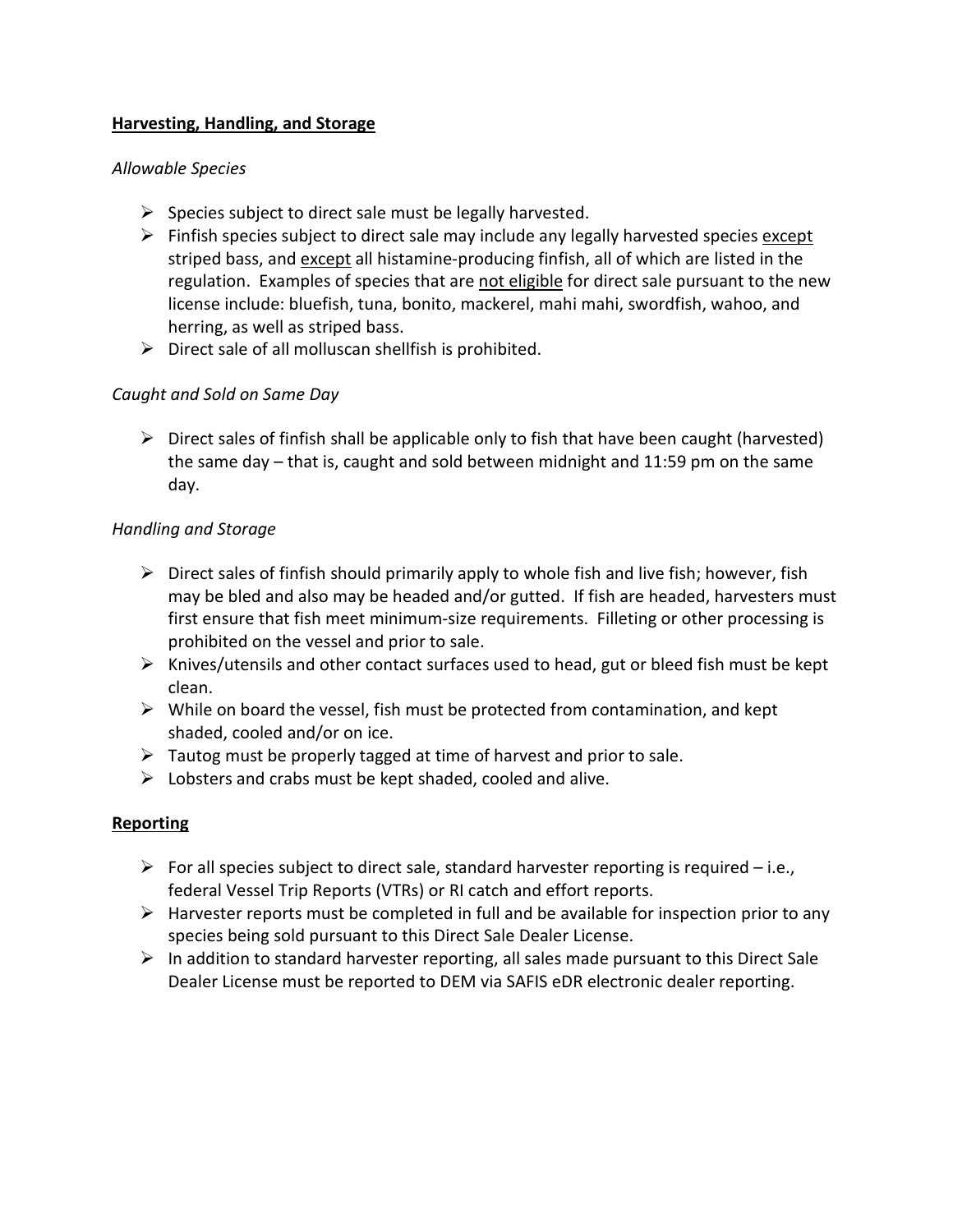# **Sales**

#### *Health and Safety*

- $\triangleright$  It is critically important that all direct-sale activities strictly adhere to all applicable health and safety directives and guidelines issued by the Governor and RI Department of Health, as set forth at [https://health.ri.gov/covid/.](https://health.ri.gov/covid/)
- The attached flier -- *Safe Practices for Direct Sales of RI Seafood* offers best practices for use by fishermen to keep themselves, their crew, and their customers safe during direct-sale activities.
- $\triangleright$  At a minimum, the following requirements must be met:
	- o All fishermen and customers must maintain social distancing of at least 6 feet.
	- o No more than 5 people can be gathered together at any time.
	- o All fishermen and customers must wear face coverings. A face covering can be any face mask that covers the nose and mouth; it can be factory made or homemade. Bandanas provide minimal protection but are acceptable.
	- o All fishermen and customers must have access to hand sanitizer and/or handwashing stations
	- o Any other requirements that are applicable as set forth in any Rhode Island Executive Order that has or is issued. It is the licenses holder's responsibility to be informed of any changes.

#### *Adherence to State/ Local Laws and Port/Marina Policies Pertaining to Retail Sales*

- $\triangleright$  All direct-sale activities must be conducted in accordance with all applicable state and municipal laws, regulations, and ordinances governing retail sales operations. Fishermen should contact municipal officials in the city/town in which they intend to conduct sales to determine whether the activity is permissible and, if so, under what conditions.
- $\triangleright$  Retail sales are prohibited at state parks, piers and boat ramps, and other state facilities -- unless expressly authorized by DEM.
- $\triangleright$  All direct-sale activities must be conducted in accordance with applicable port and marina policies.
	- o Direct-sale activities in Galilee and at Pier #9 in Newport must be undertaken in accordance with *DEM's Direct-Sale Port Policy for Galilee and Newport*.
	- o Fishermen should contact their marinas to determine if direct-sales activities are permissible and if so under what conditions.

#### *General Provisions Governing Direct Sales*

- $\triangleright$  Direct sales of finfish must be made from the vessel on which they were harvested, provided the vessels is in the water; or at the facility where the vessel is moored.
- $\triangleright$  Finfish subject to direct sale may not be transported, prior to sale, beyond the facility where the vessel is moored.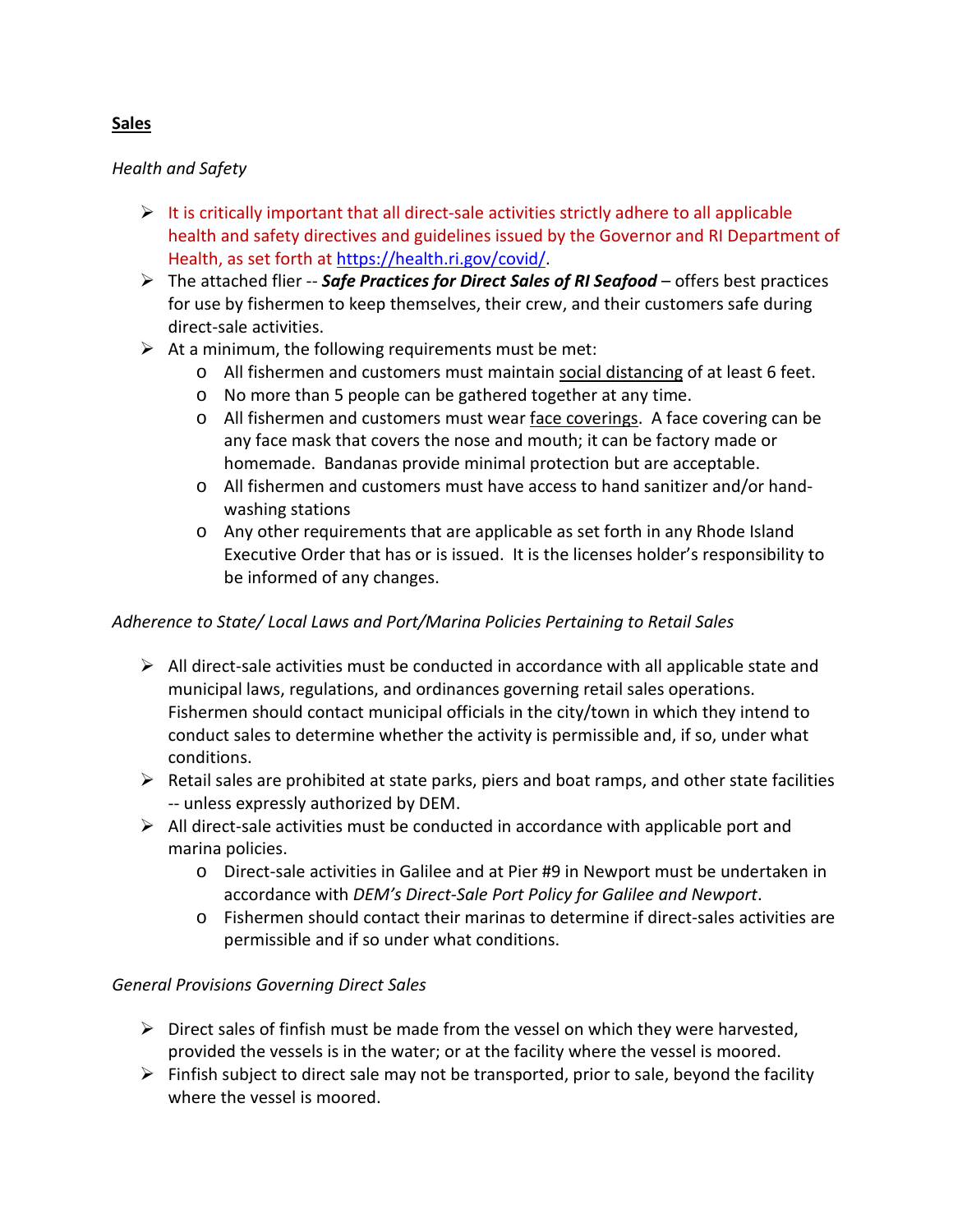- $\triangleright$  Fishermen who trailer their vessels can only engage in direct sales if able to make appropriate arrangements with a shore side facility.
- $\triangleright$  The transfer of species between license holders is prohibited.
- $\triangleright$  Individuals conducting direct sales must at all times possess and make available for inspection a Direct Sale Dealer License in their name.
- $\triangleright$  Only the holder of a Direct Sale Dealer License, or a regularly employed crew member of the licensee, may conduct direct sales.
	- $\circ$  To be eligible to conduct direct sales, a crew member must first receive written authorization from the licensee, in the form of a type-written statement, signed and dated by the licensee, and including the name of the crew member, vessel name, and date the crew member began working on the vessel. The statement shall be kept on the vessel and be available for inspection.
- $\triangleright$  All finfish subject to direct sale must be sold with the following information provided in writing or via electronic receipt: species name, number of fish, vessel name, Direct Sale Dealer License number, and date of sale.
	- o Fishermen are encouraged to pre-mark bags with this information to facilitate transactions.
- $\triangleright$  Any fish not sold on the day they were caught (harvested) may not be sold thereafter.
- $\triangleright$  Live lobsters and crabs may be transported for sale, provided they are kept shaded and cooled and are alive at point of sale.
- $\triangleright$  Direct sales of live lobsters and crabs, dockside or via delivery, must be sold with the following information provided in writing or via electronic receipt: number of animals, vessel name, Direct Sale Dealer License number, and date of sale.